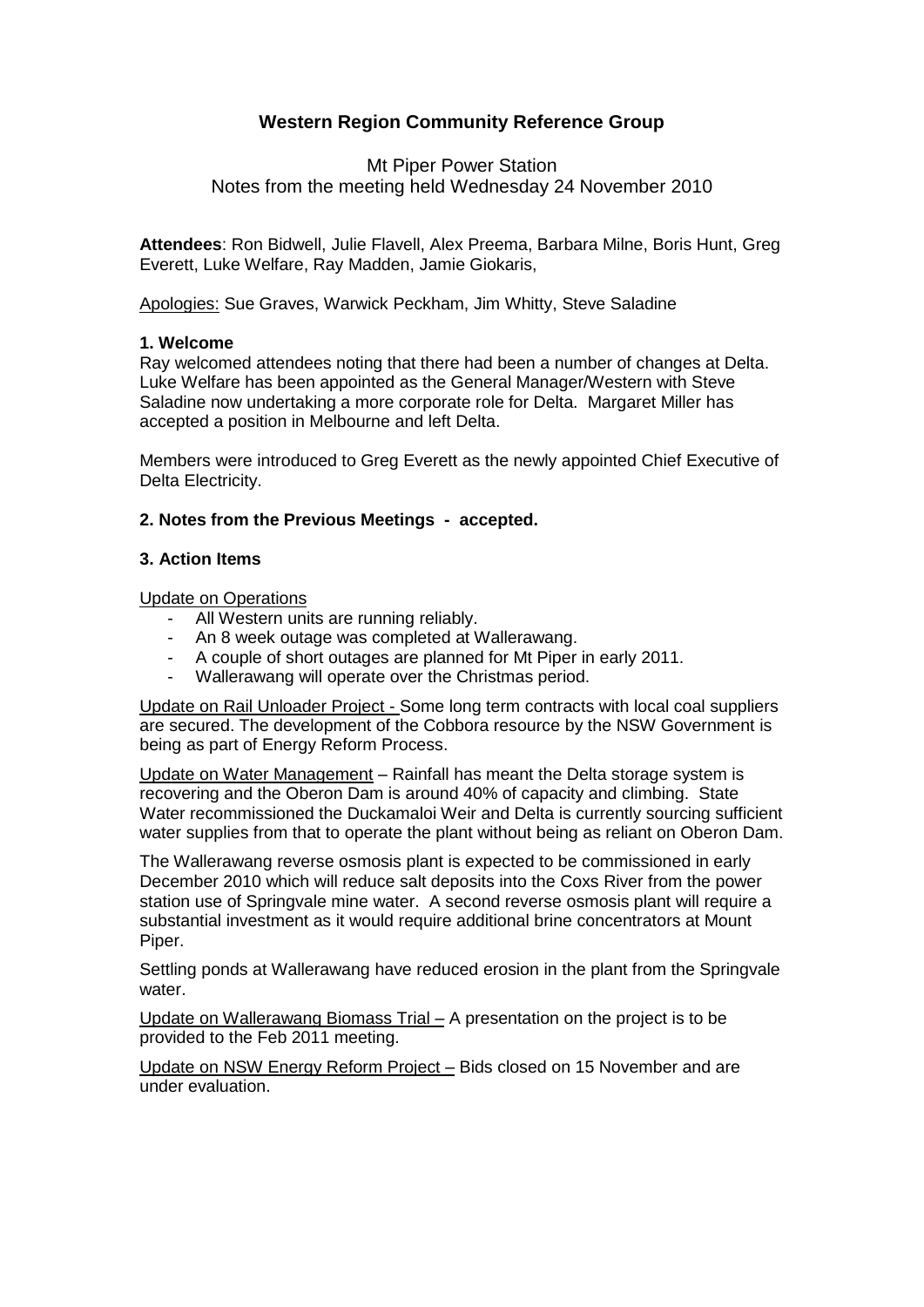## **4. Presentation – Wallerawang Outage and Operations**

Significant outage works have occurred at Wallerawang to improve the operational performance of the power station. (see slide presentation)

## **5. Workplace Safety**

Luke spoke on Delta's safety performance noting the industry safety day as an important element of training.

## **6. Member Feedback**

a) Angler Access to Thompson's Creek Dam

Alex expressed concerns about the points of access and curfew hours contemplated under the Agreement.

**Action:** Luke Welfare to investigate and respond to Alex.

b) Carbon Pricing

Boris requested information on Delta's planning in relation to carbon pricing.

**Action:** A presentation at the February 2011 meeting to be provided.

c) Emissions

Julie spoke of Council's Ageing Strategy Committee and a recent meeting which discussed emissions and impact on ageing residents.

Luke indicated capital funds have been allocated in 2015 and 2017 for the replacement of electrostatic precipitators with fabric filters at Wallerawang.

**Action:** Luke to review information and provide to community.

d) Community Research

Ron had been contacted twice for Delta's community survey, once as a Stakeholder and again as a community member, randomly selected.

**Action:** Presentation on results to the February 2011 meeting.

#### e) Mount Piper Ash Replacement

Julie expressed:

- her total opposition for the first option in the Environmental assessment for ash placement at Mt Piper.
- Her desire for a better outcome for the environment.
- **Information on apprenticeships offered by Delta.**
- Delta's renewable energy program.

**Next meeting** – 23 February 2011 at Mt Piper Power Station at 5:00pm